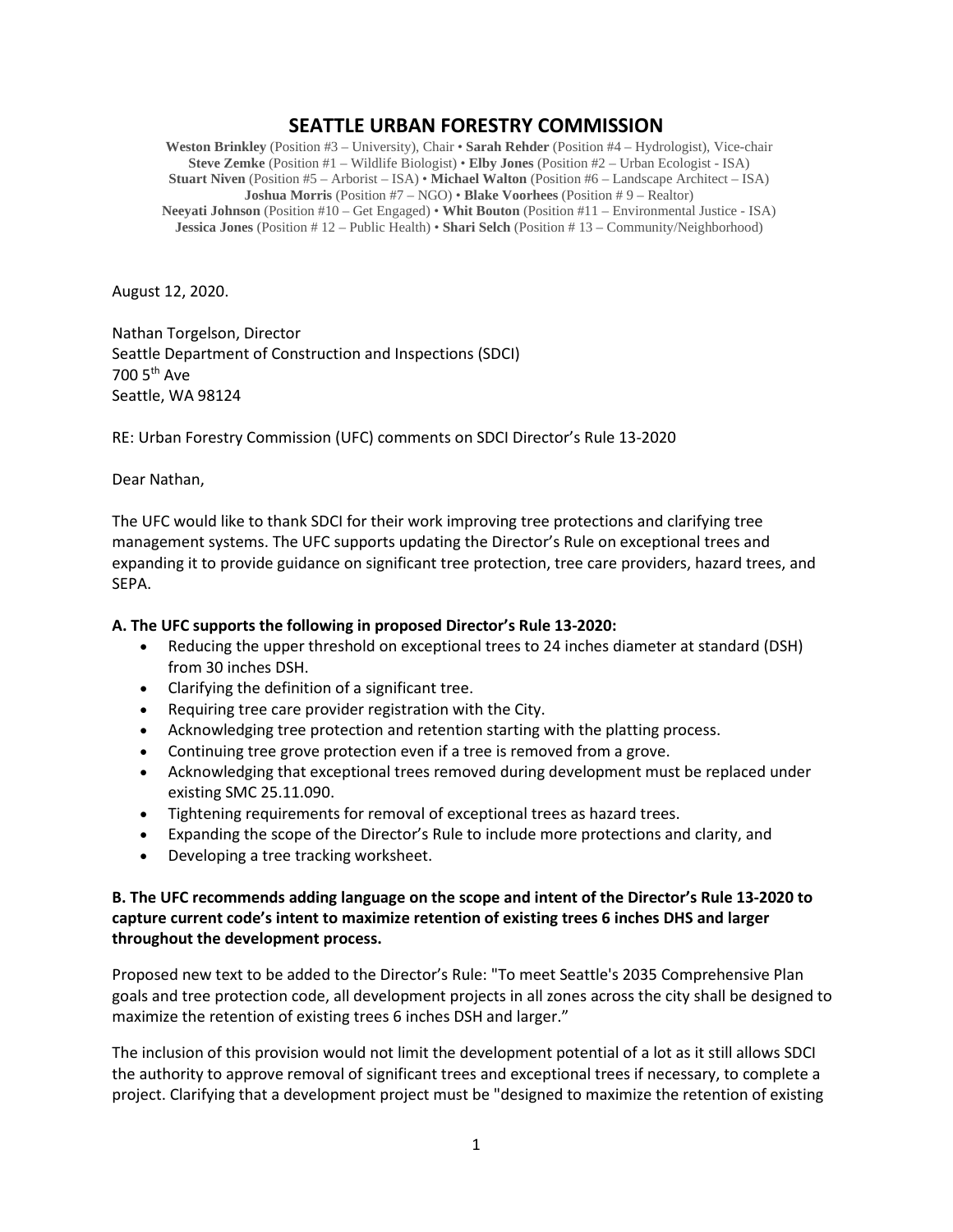trees" would, however, give SDCI the authority to stop unnecessary clearcutting of lots that is occurring as well as excessive and unnecessary removal of trees not impacted by the development. The priority should be to protect existing trees that are already providing environmental services and benefits to the city, rather than planting replacement trees for those removed. Policies for the protection of exceptional trees would not be altered.

The following information is provided in support of this recommendation:

Existing code SMC 23.22 requires that all trees at least six inches DSH be indicated on site plans and retained as much as possible throughout the development process. Several sections of the code already imply this intent:

- SMC 23.22.020 A: "Every preliminary plat application shall consist of one or more maps together with written data including the following… Specific *location and description of all trees at least 6 inches in diameter* measured 4½ feet above the ground, with species indicated."
- SMC 23.22.054 A: "…if [the Hearing Examiner] finds that the proposed plat…is designed to *maximize the retention of existing trees*… then it shall be approved"
- SMC 23.24.020: "Applications for approval of a short subdivision shall include the following: … F. Specific *location and description of all trees at least 6 inches in diameter* measured 4.5 feet above the ground, with complete scientific and common names of species indicated."
- SMC 23.24.040 A: "The Director shall, after conferring with appropriate officials, use the following criteria to determine whether to grant, condition, or deny a short plat: … 7. Whether the proposed division of land is *designed to maximize retention of existing trees*;"

Specifically, as identified in the existing code, "tree" clearly means any tree six inches DSH or larger and does not just refer to exceptional trees. Therefore, the Director's Rule should clarify that maximizing the retention of all significant trees is part of development designs.

This follows from the goals in the 2035 Seattle Comprehensive Plan:

The 2035 Seattle Comprehensive Plan in the Environment Section, Land Policies states:

"*EN1.1 Seek to achieve an urban forest that contains a thriving and sustainable mix of tree species and ages, and that creates a contiguous and healthy ecosystem that is valued and cared for by the City and all Seattleites as an essential environmental, economic, and community asset."*

*"EN 1.2 Strive to increase citywide tree canopy coverage to 30 percent by 2037 and to 40% over time."*

SMC 25.11 further clarifies in the purpose and intent section guidance for protecting trees: SMC 25.11.010: It is the purpose and intent of this chapter to:

> *"A. Implement the goals and policies of Seattle's Comprehensive Plan especially those in the Environment Element dealing with the protection of the urban forest. B. To preserve and enhance the city's physical and aesthetic character by preventing untimely and indiscriminate removal and destruction of trees."*

We note that SMC 25.11 expands tree protection, established by SMC 23, by giving additional protection to exceptional trees. However, to maintain a specific tree species and a thriving urban forest, it is not enough just to maintain the largest specimens. Big, old trees will inevitably die. Trees of varying ages must be protected to replace those that are lost to old age. Otherwise, there will be a significant loss of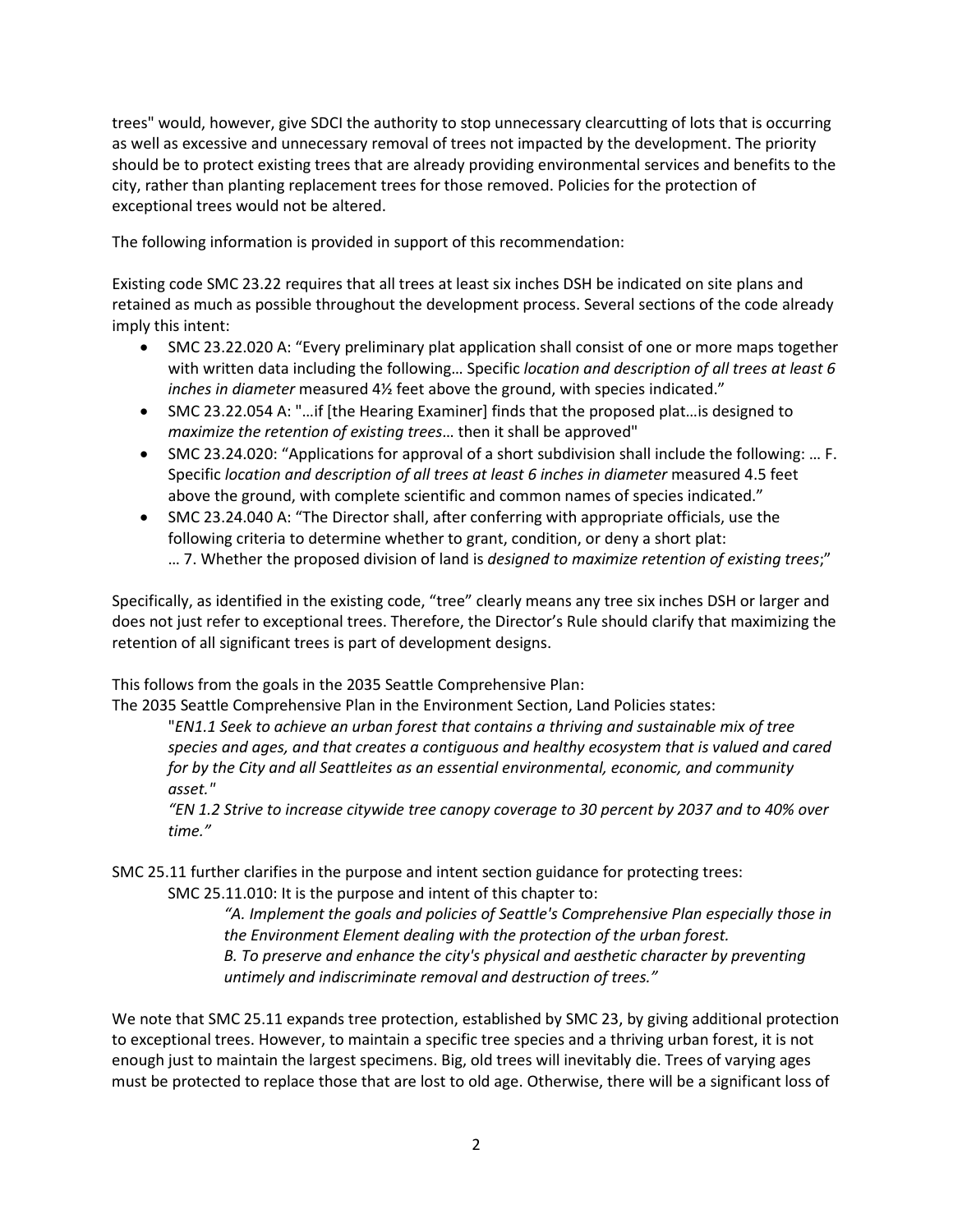tree canopy area and volume and its associated environmental services over time. The following section of SMC 25.11 discusses potential exceptional trees:

SMC 25.11.050 (General Provisions for exceptional tree determination and tree protection area delineation in Single Family, Residential Small Lot, Lowrise, Midrise, and Commercial zones): *"Exceptional trees and potential exceptional trees shall be identified on site plans and exceptional tree status shall be determined by the Director according to standards promulgated by the Seattle Department of Construction and Inspections."*

Additionally, SMC 25.11.100 gives the Director broad discretion on protecting trees as outlined in the purpose and intent of SMC 25.11 and its other provisions: "*SMC 25.11.100 A. Authority. The Director shall have authority to enforce the provisions of this chapter, to issue permits, impose conditions, and establish administrative procedures and guidelines, conduct inspections, and prepare the forms necessary to carry out the purposes of this chapter."*

# **C. The UFC makes the following additional recommendations on the proposed Director's Rule 13- 2020:**

#### **SUBJECT**

Revise the Subject section to read: "Designation of Exceptional and Significant Trees, Tree Protection and Retention, and Tree Removal During Development, Including Tree Service Provider Requirements". This ensures consistency with the UFC recommendation in section B. of this letter and a consistent capitalization scheme.

## PURPOSE AND BACKGROUND

After the first paragraph add:

**"***SMC 23 requires that all trees 6 inches DSH and larger must be indicated on all site plans throughout the platting and sub-platting process, and that projects must be designed to maximize the retention of existing trees. This requirement continues throughout any subsequent development on all lots in all zones in the city."*

#### SECTION 1. DEFINITIONS

1. Include the SMC 25.11.020 definition of exceptional tree:

*"Exceptional tree" means a tree or grove of trees that because of its unique historical, ecological, or aesthetic value constitutes an important community resource and is deemed as such by the Director according to standards promulgated by the Seattle Department of Construction and Inspections.*

2. Add a definition for "Tree". The UFC suggests using the International Society of Arboriculture's definition: *"Tree" means* a woody perennial usually having one dominant trunk and a mature height greater than 5 meters (16 feet). *Some trees develop more than one stem or trunk. Trees do not include any species which appear on the King County Noxious Weeds or Weeds of Concern list.*

3. Under "Trees not considered exceptional," the language "have defects or damage that now or in the foreseeable future will result in increased poor health condition and/or limited life expectancy" is vague and open to different interpretations. Consider phrases such as 'permanent damage' and 'continued declining health,' to reduce guess work and arbitrary timeframes that may vary greatly by species, health, and site conditions. Additionally, the notion of 'defects in the foreseeable future resulting in limited life expectancy' is so general that it could arguably be applied to all trees in urban areas. Please avoid dangerously loose definitions that would allow for the continued over-identification of 'hazard trees.'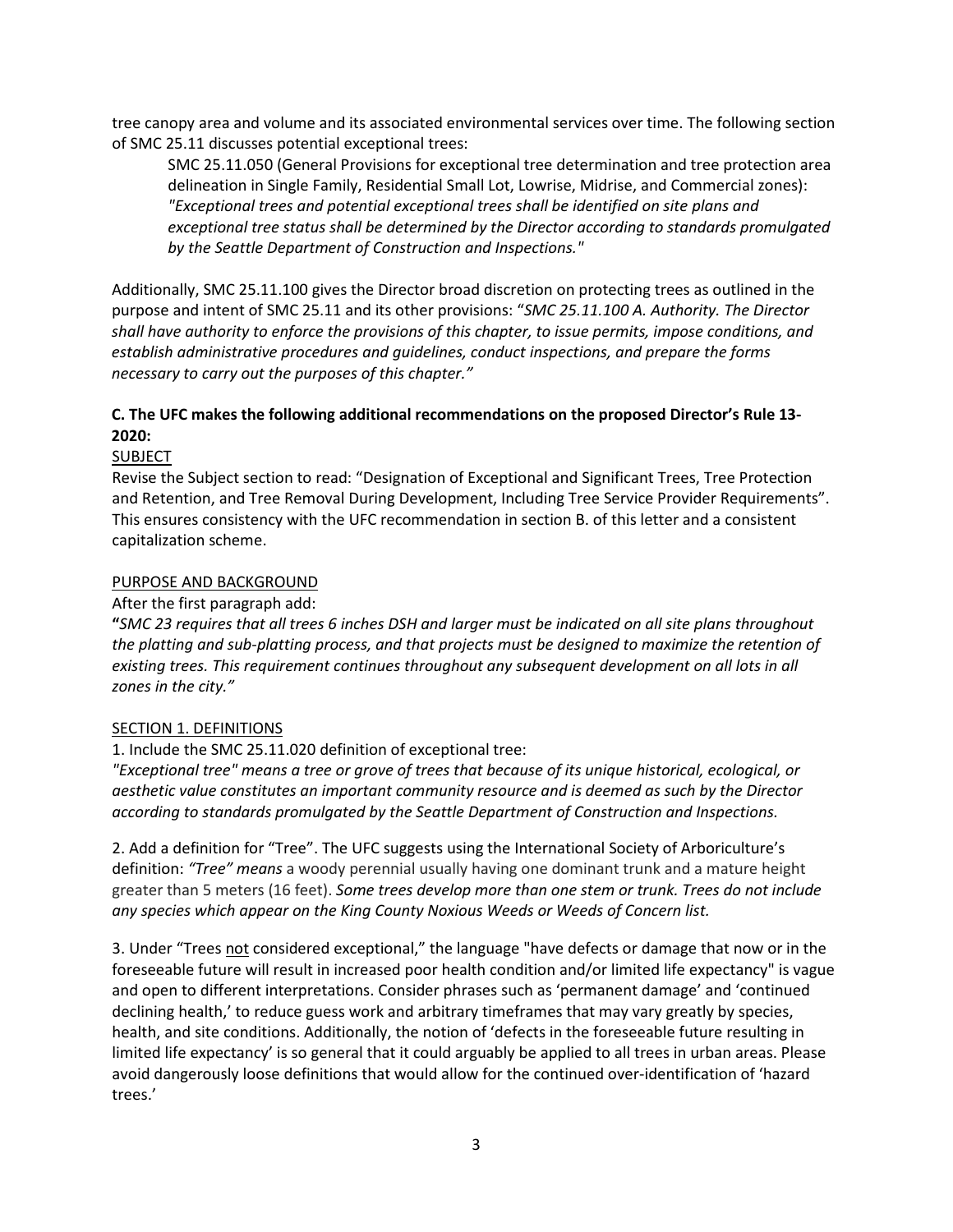4. Please remove special characterization for red alders, black cottonwoods, and bitter cherries as 'never exceptional.' This stipulation adds undue complexity to the rules and removes possible tree protections. These red alders, black cottonwoods, and bitter cherries are native trees that have important roles in our ecosystems and for wildlife. Following a "right tree, right place" philosophy, these trees can safely thrive and contribute to our urban canopy.

5. Add the following sentence: "Many *significant trees may become exceptional as they grow in size. They are future replacements in the urban forest for large exceptional trees when they die. Development projects must be designed to maximize the retention of existing trees six inches DSH and larger to maintain a diversity of tree species and ages."*

6.Tree groves: The UFC recommends removing the exclusion of street trees from tree groves. Street trees are often planted and maintained by adjacent property owners or unidentified as street trees. This street tree exclusion adds undue complexity and has no ecological basis. They are no different than a grove of trees located across property lines on abutting and/or adjacent lots. UFC also recommends using a reduced significance threshold of six inches for defining trees in a grove. This again reduces complexity and aligns with the rest of the rules and code. Additionally, in that groves are a function of adjoining canopy, not stem size, this threshold would be a more accurate metric to gauge grove function and formation. The UFC also recommends that the minimum number of trees required to constitute a grove be reduced to three. Kirkland, Woodinville and Duvall define a tree grove as three or more trees at least six inches DSH or larger.

## SECTION 2. EXCEPTIONAL TREE PROTECTION

1. The UFC urges the removal of "EXCEPTIONAL" from the Director's Rule heading. Each of these protections listed apply to all trees six inches DSH and larger.

2. Exceptional Trees during Platting**.** The UFC recommends removing "Exceptional" from subsection heading. The platting criteria apply to all trees six inches DSH and larger, not just exceptional trees.

3. The UFC recommends adding the following language after the second paragraph: "*The tree retention policy initiated to maximize the retention of existing trees six inches DSH and larger during platting in SMC 23 continues through any subsequent development of lots in all zones in the city."*

4. The UFC recommends revising the last sentence to read: "*All plats and subsequent development site plans shall contain the following notation: Pruning and removal of trees as well as future development must comply with City of Seattle tree retention regulations including: SMC 23 - Land Use Code; SMC 25.11 - Seattle Tree Protection Code; SMC 25.05 – SEPA; and SMC 25.09 - Environmental Critical Areas Code.*

5. Allowable Encroachment in Exceptional Tree Protection Areas During Proposed Development: Remove "Exceptional" from subsection heading. These rules apply to all tree six inches DSH or greater. Clarify in this section that tree protection areas must include all trees being retained, not just exceptional trees.

#### SECTION 3. EXCEPTIONAL TREE REMOVAL

1. The UFC recommends simplifying the third paragraph, as certified professionals are familiar with the details. The UFC recommends simply stating: "The tree risk assessment must conclude that the exceptional tree is a "high" risk hazard using the tree risk assessment methodology and criteria established by the International Society of Arboriculture (ISA) and that the risk cannot be mitigated by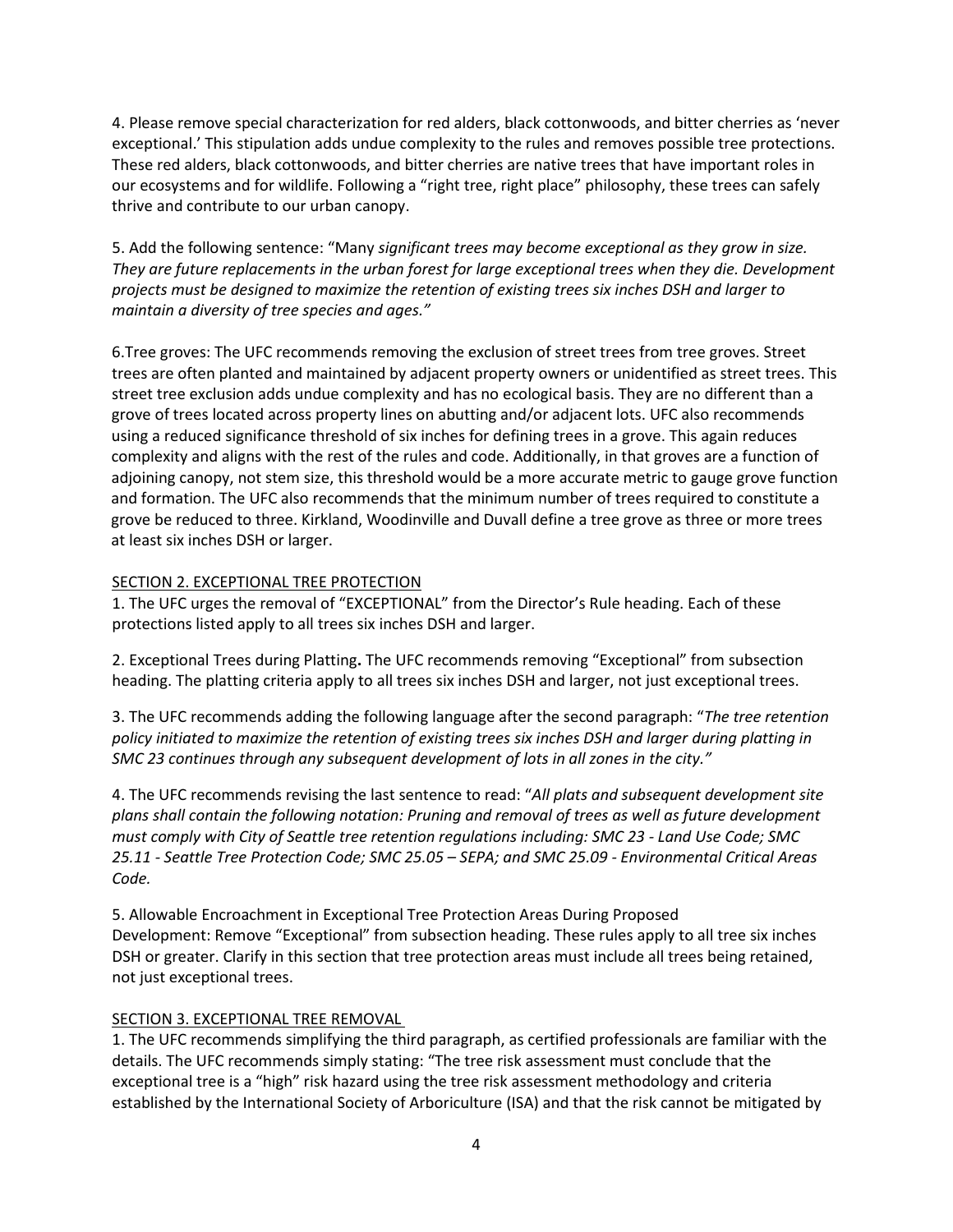pruning, cabling, bracing or other means that would preserve the tree." And removing the list of bulleted conditions.

2. Tree Risk Assessment Required for Tree Removal, fourth paragraph: revise the definition of "qualified professional" for clarity. Specifically, it is unclear what "three years' experience in tree evaluation" means. Candidates for ISA Tree Risk Assessment Qualification must already have three years of full-time experience in arboriculture or a combination of education and practical experience. The UFC suggests aligning the language in this section with the language provided by Kirkland's code [\(Section 95.10\)](https://www.codepublishing.com/WA/Kirkland/html/KirklandZ95/KirklandZ95.html#95.10).

3. Tree Risk Assessment Required for Tree Removal section, fifth paragraph and associated bulleted list. The third bullet: "International Society of Arborists" should be "International Society of Arboriculture." The "and/or" conjunctions obscure the meaning of this bullet point and the education requirements are not clearly connected to arboriculture or forestry. These educational requirements may be redundant anyway, as the ISA Certified Arborist credential has clear experiential and educational requirements for eligibility and certification maintenance. Further educational requirements by the city may disproportionately impact arborists who may have not had the resources for post-secondary education. If the educational requirements are necessary, the point could be clarified by the following:

- *International Society of Arboriculture (ISA) Certified Arborist with at least one of the following:*
	- o *Associate Degree with at least two courses related to arboriculture or urban forestry;*
	- o *Two years college-level credits with at least two courses related to arboriculture or urban forestry, and/or*
	- o *120 Continuing Education Units relating to tree care.*

4. Add statement: The UFC recommends adding the statement that *"the Director has the authority to conduct inspections… to enforce the provisions of this chapter*" as established in SMC 25.11.100. The UFC believes that 25.11 gives SDCI the authority to enter private property to ensure that violations of the ordinance are not taking place, and recommends adding language to that effect. Violations would include possible illegal removal of exceptional trees or removing more than three significant, nonexceptional trees per year.

#### SECTION 4. REQUIRED MITIGATION FOR ALLOWED TREE REMOVAL

1. In the first paragraph The UFC recommends adding a sentence at end: *"The Director shall have the authority to allow trees to be planted on private property to meet the goals and objectives of race and social justice under Seattle's Equity and Environment Initiative."*2. Require that a certified arborist either be present on the work site or visit the site and sign off prior to the specific work being done

3. Require that tree removal and replacement applications be posted on development sites and on the City's website as soon as they are received and for them to remain until exceptional trees can be removed. This includes both healthy and hazard exceptional trees.

4. Tree replacement needs to have an associated timeframe requirement. By what time is the applicant required to replace the removed tree? What if the tree is removed at the start of summer? Best practice in Seattle is to plant trees in autumn. The UFC suggests, "All replacement trees shall be planted in October through December and no later than 12 months after removal. The applicant shall prepare and, if necessary, amend the existing soil conditions…"

5. All replacement trees, regardless of their size, are protected trees. When planted on development sites trees must be maintained by the property owner, or designee for the life of the project (to be consistent with Director's Rule 11-2020: Landscaping Standards and Green Factor). To help ensure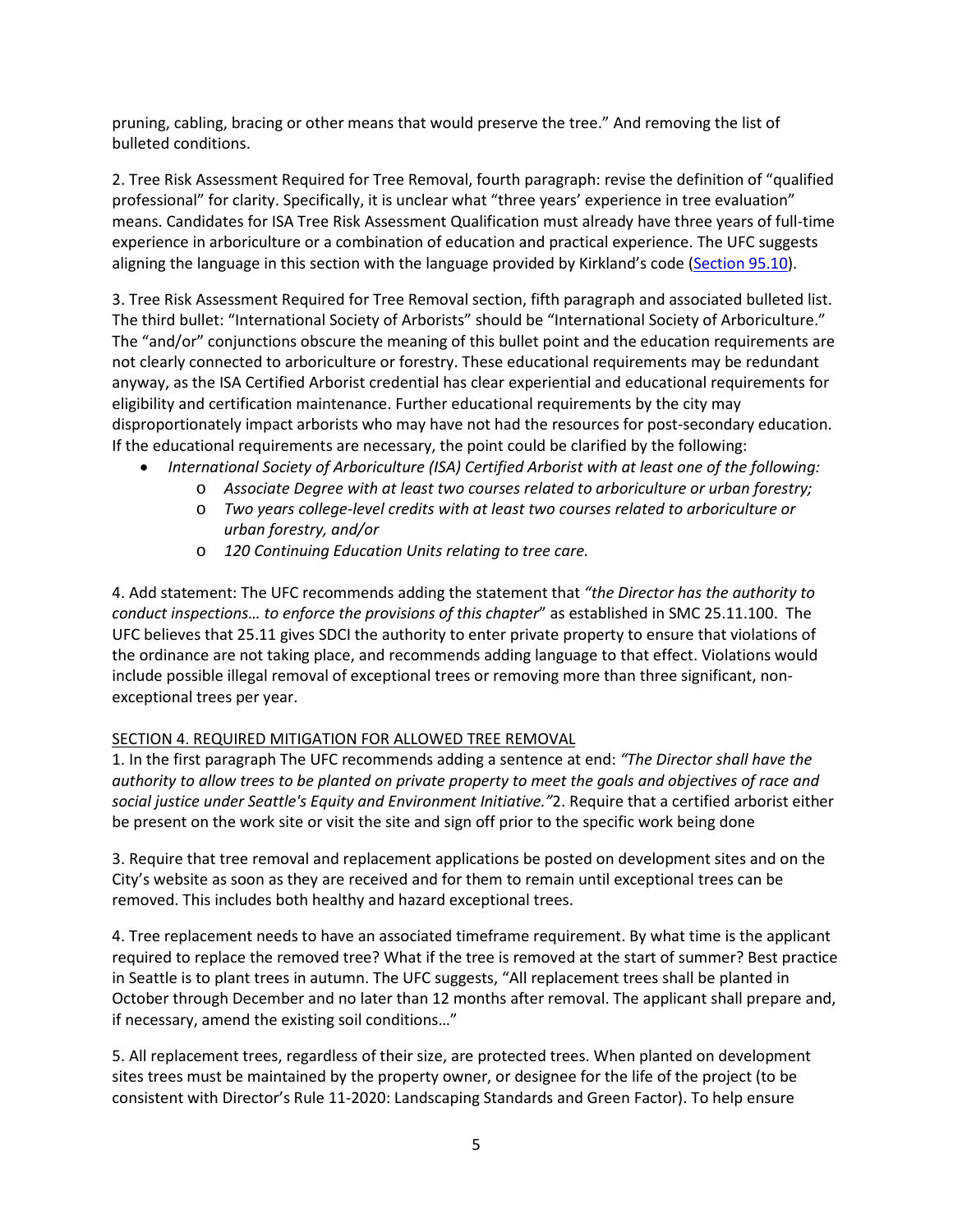survival and proper establishment of replacement trees wherever they are planted, they shall be watered during the summer months for a minimum of 5 years. If replacement trees die or are removed, they must be replaced.

6. For Table 1, a single column header spans two columns and is not the easily understood; the UFC suggests revising to two headings. The UFC also recommends adding notation to indicate native species as below:

| <b>Tree Species</b>                   | <b>DSH at which becomes Exceptional</b> |
|---------------------------------------|-----------------------------------------|
| ALDER, Sitka - Alnus sinuate          | 6''                                     |
| APPLE, Orchard (Common) – Malus sp.   | 20"                                     |
| ASH, European - Fraxinus excelsior    | 22"                                     |
| ASPEN, Quaking - Populus tremuloides* | 12"                                     |
|                                       |                                         |

\*Native to Washington state.

7. For Table 1's record for WILLOW species. All specific epithets, subspecies, and variety names should be lower case, and species varieties should be indicated by "var." instead of "ver." The entry should read:

| WILLOW (All native species) - Salix sp. (geyeriana | 8" |
|----------------------------------------------------|----|
| var. meleina, eriocephala ssp. mackenzieana,       |    |
| hookeriana, piperi, scouleriana, sitchensis)       |    |
|                                                    |    |

8. Preference for replacement trees shall be selected from a City list of comparable native trees or trees that meet future climate criteria. Evergreen trees shall have preference over deciduous trees.

9. Under SMC 25.11.090 the Director has the authority to require "one or more trees" to be planted as replacement trees for exceptional trees removed during development. The number of trees required in such instances should increase with the size of the tree removed, with a goal to achieve equivalent canopy area and volume in 25 years or less. Any in lieu fee adopted if the tree or trees cannot be replaced on site must also rise as the size of the removed tree increases.

# SECTION 5: USE OF THIS RULE IN THE APPLICATION OF SEPA

1. This section needs to accurately communicate the SEPA requirements as enumerated in SMC 25.05.675 N. These requirements are for protecting special habitats and should be considered at the beginning of the process. The policy language calls for the City to protect special habitats. The specific language should be included, as in previous drafts of this Director's Rule, to leave no ambiguity. Current language suggests it pertains only to perhaps saving an exceptional tree rather than giving protection to trees and vegetation that comprise special or unique habitat, including tree groves.

# Exact SMC 25.05.675 N. wording below:

*2.Policies*

*a. It is the City's policy to minimize or prevent the loss of wildlife habitat and other vegetation which have substantial aesthetic, educational, ecological, and/or economic value. A high priority shall be given to the preservation and protection of special habitat types. Special habitat types include, but are not limited to, wetlands and associated areas (such as upland nesting areas),*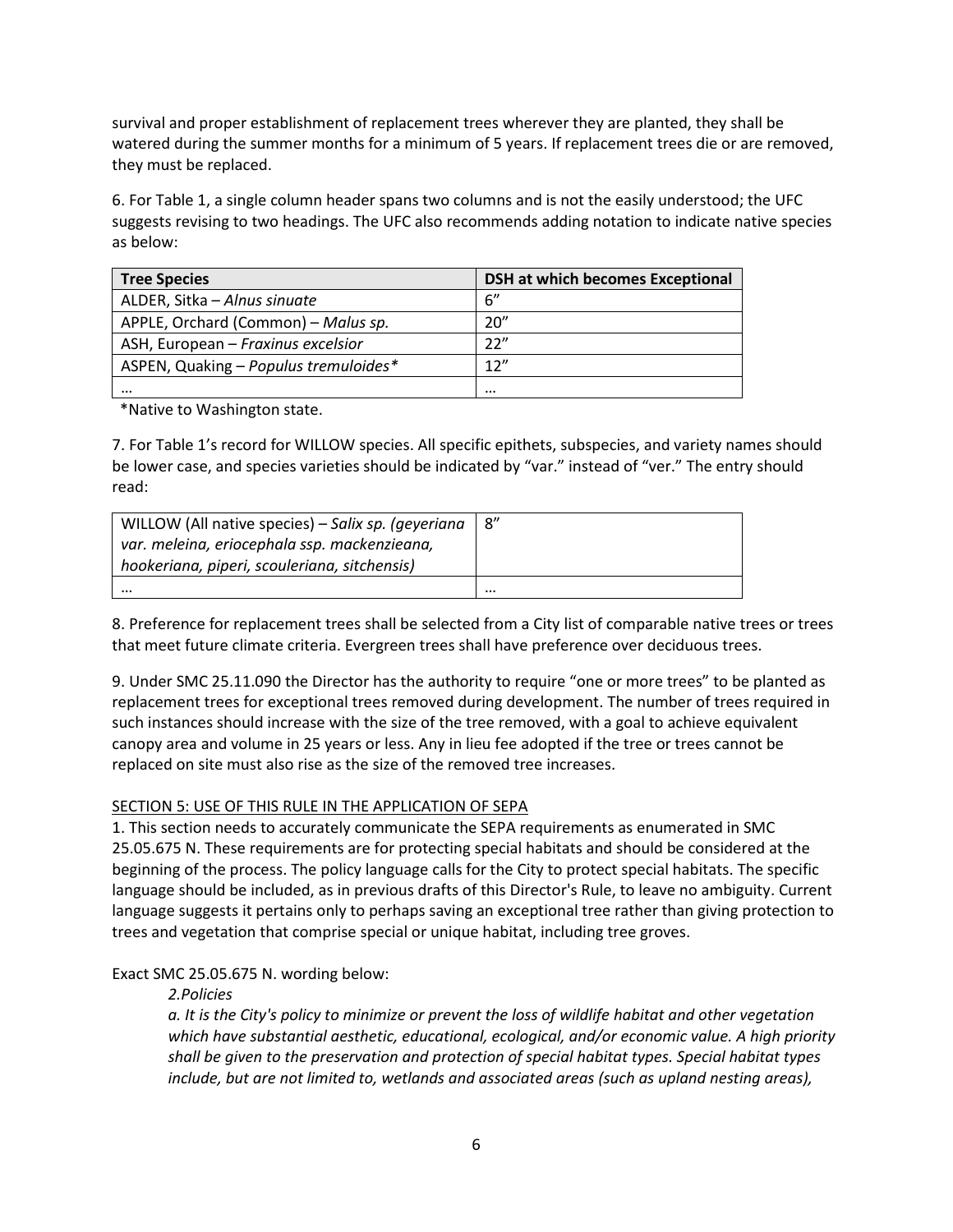*and spawning, feeding, or nesting sites. A high priority shall also be given to meeting the needs of state and federal threatened, endangered, and sensitive species of both plants and animals.*

*b. For projects that are proposed within an identified plant or wildlife habitat or travelway, the decisionmaker shall assess the extent of adverse impacts and the need for mitigation.*

*c. When the decisionmaker finds that a proposed project would reduce or damage rare, uncommon, unique, or exceptional plant or wildlife habitat, wildlife travelways, or habitat diversity for species (plants or animals) of substantial aesthetic, educational, ecological, or economic value, the decisionmaker may condition or deny the project to mitigate its adverse impacts. Such conditioning or denial is permitted whether or not the project meets the criteria of the overview policy set forth in Section 25.05.665.d. Mitigating measures may include but are not limited to:*

- *1) Relocation of the project on the site;*
- *2) Reducing the size or scale of the project;*
- *3) Preservation of specific on-site habitats, such as trees or vegetated areas;*
- *4) Limitations on the uses allowed on the site;*
- *5) Limitations on times of operation during periods significant to the affected species (e.g., spawning season or mating season); and*
- *6) Landscaping and/or retention of existing vegetation.*

2. The complexity of all the codes and requirements relevant for tree protections again suggests that SDCI needs to, like SDOT has done for street trees, put all the requirements in one manual rather than having people search through many different SMCs, TIPS, and Director's Rules to figure out what to do. Here is **SDOT's Street Tree [Manual.](https://www.seattle.gov/Documents/Departments/SDOT/Trees/StreetTreeManuaWEB.pdf)** This would make it a lot easier for residents, developers, tree care providers, and others to understand the code.

#### SECTION 6. TREE CARE PROVIDER ACKNOWLEDGEMENT

1. The UFC suggests that SDCI follow more closely SDOT's Tree Service Provider Registration language. Change the title of the form to "SDCI Tree Service Provider Registration**"** rather than "acknowledgement." SDOT calls them Tree Service Providers, the UFC recommends using the same term.

2. More than three citations during a one-year period before a tree service provider is removed from the City's list to do business in Seattle is overly generous. Please reduce the number of citations per oneyear period to two.

3. Require annual registration, same as Seattle business licenses require, so that tree service providers can confirm who their current licensed arborists are and review and acknowledge any updated code language and regulations. Otherwise as personnel change in a company, data filed with the City may quickly become outdated and the company will not be confirming they are aware of any code and regulation changes.

4. The UFC recommends that SDCI require tree service providers to submit the same documents and certifications as SDOT tree service provider [registration](https://www.seattle.gov/Documents/Departments/SDOT/Trees/Tree%20Service%20Form.pdf) requires:

- WA state contractor license (L&I) to ensure workers have ability to get worker's compensation if injured.
- City of Seattle Business license annual